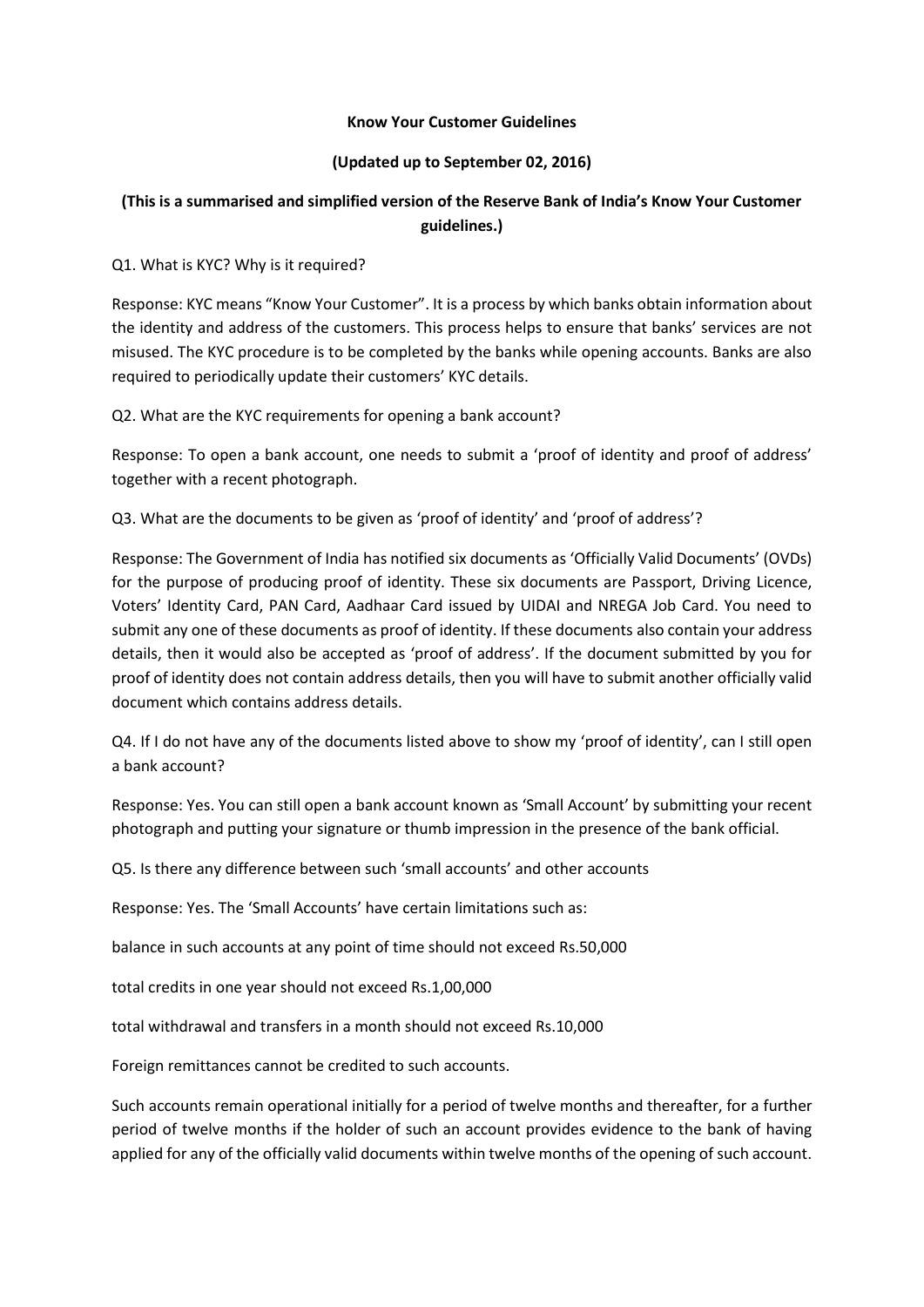Q6. Would it be possible, if I do not have any of the officially valid documents, to have a bank account, which is not subjected to any limitations as in the case of 'small accounts'?

Response: A normal account can be opened by submitting a copy of any one of the following documents as Proof of Identity (PoI):

(i) Identity card with person's photograph issued by Central/State Government Departments, Statutory/Regulatory Authorities, Public Sector Undertakings, Scheduled Commercial Banks, and Public Financial Institutions;

or

(ii) letter issued by a gazetted officer, with a duly attested photograph of the person.

For Proof of Address (PoA), you may submit the following documents:

Utility bill, which is not more than two months old, of any service provider (electricity, telephone, post-paid mobile phone, piped gas, water bill);

Property or Municipal Tax receipt;

Bank account or Post Office savings bank account statement;

Pension or family Pension Payment Orders (PPOs) issued to retired employees by Government Departments or Public Sector Undertakings, if they contain the address;

Letter of allotment of accommodation from employer issued by State or Central Government departments, statutory or regulatory bodies, public sector undertakings, scheduled commercial banks, financial institutions and listed companies. Similarly, leave and license agreements with such employers allotting official accommodation; and

Documents issued by Government departments of foreign jurisdictions or letter issued by Foreign Embassy or Mission in India.

This, however, is not a general rule and it is left to the judgement of the banks to decide whether this simplified procedure can be adopted in respect of any customer.

Q7. If my name has been changed and I do not have any OVD in the new name, how can I open an account?

Response: A copy of the marriage certificate issued by the State Government or Gazette notification indicating change in name together with a certified copy of the 'Officially Valid Documents' in the prior name of the person is to be furnished for opening of account in cases of persons who change their names on account of marriage or otherwise.

Q8. Are banks required to categorise their customers based on risk assessment?

Response: Yes, banks are required to classify their customers into 'low', 'medium' and 'high' risk categories depending on their AML risk assessment.

Q9. Do banks inform customers about this risk categorisation?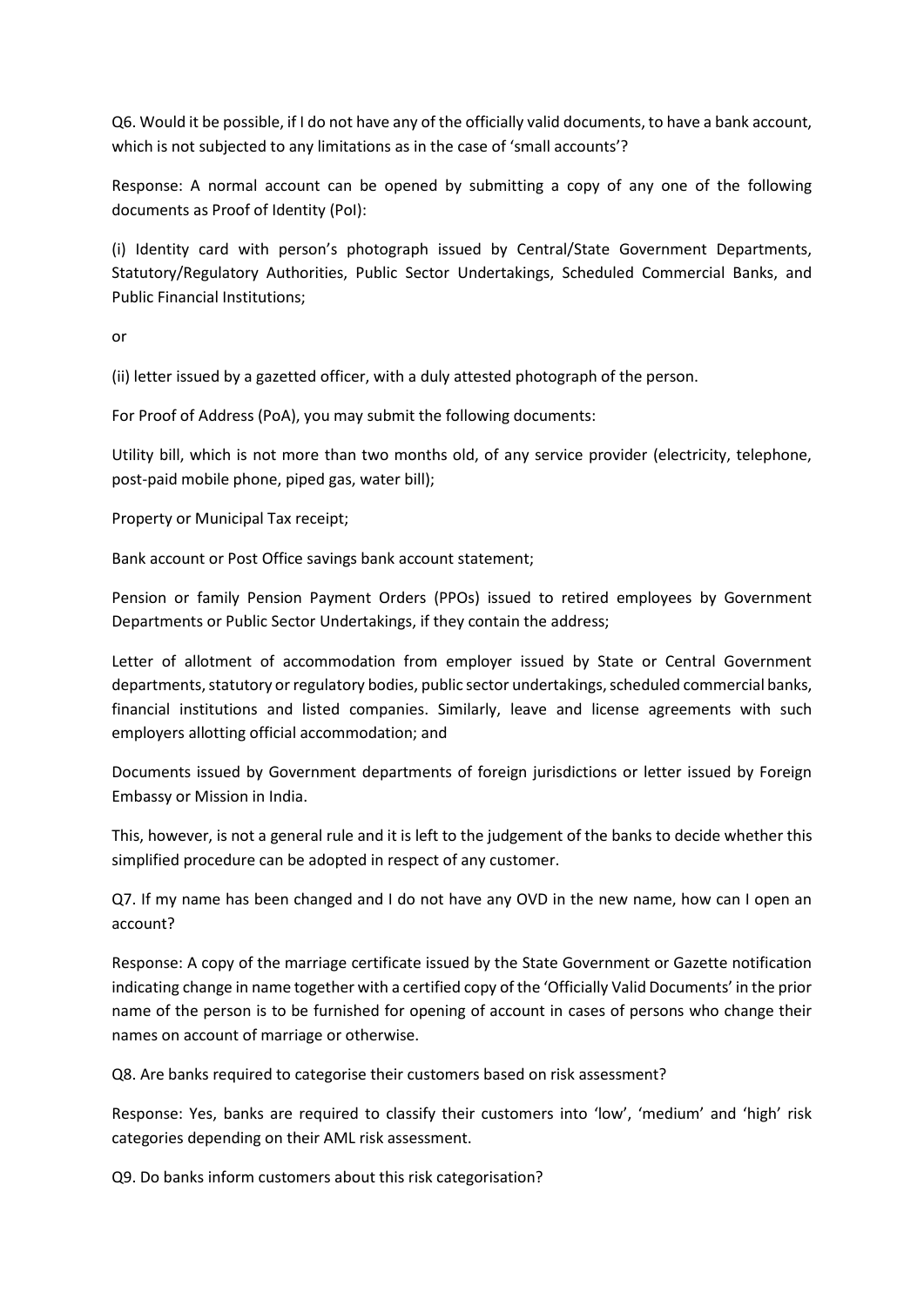Response: No

Q10. If I refuse to provide requested documents for KYC to my bank for opening an account, what may be the result?

Response: If you do not provide the required documents for KYC, the bank will not be able to open your account.

Q11. Can I open a bank account with only an Aadhaar card?

Response: Yes, Aadhaar card is accepted as a proof of both identity and address.

Q12. Is it compulsory to furnish Aadhaar Card for opening an account?

Response: No. you may furnish Aadhaar card or any of the other five OVDs for opening an account.

Q13. What is e-KYC? How does e-KYC work?

Response: e-KYC refers to electronic KYC.

e-KYC is possible only for those who have Aadhaar numbers. While using e-KYC service, you have to authorise the Unique Identification Authority of India (UIDAI), by explicit consent, to release your identity/address through biometric authentication to the bank branches/business correspondent (BC). The UIDAI then transfers your data comprising your name, age, gender, and photograph electronically to the bank. Information thus provided through e-KYC process is permitted to be treated as an 'Officially Valid Document' under PML Rules and is a valid process for KYC verification.

Q14. Is introduction necessary while opening a bank account?

Response: No, introduction is not required.

Q15. If I am staying in Chennai but if my proof of address shows my address of New Delhi, can I still open an account in Chennai?

Response: Yes. You can open a bank account in Chennai even if the address in the "Officially Valid Document" is that of New Delhi and you do not have a proof of address for your Chennai address. In such case, you can submit the officially valid document having your New Delhi address, together with a declaration about your Chennai address for communication purposes.

Q16. Can I transfer my existing bank account from one place to another? Do I need to undergo full KYC again?

Response: It is possible to transfer an account from one branch to another branch of the same bank. There is no need to undergo KYC exercise again for such transfer. However, if there is a change of address, then you will have to submit a declaration about the current address. If the address appearing in the 'Officially Valid Documents' (OVDs) submitted for proof of address is no longer your valid address (i.e. neither your permanent address nor your current address), you need to get an Officially Valid Document for Proof of Address containing the current or the permanent address and furnish the same within six months. In case of opening an account in another bank, however, you will have to undergo KYC exercise afresh.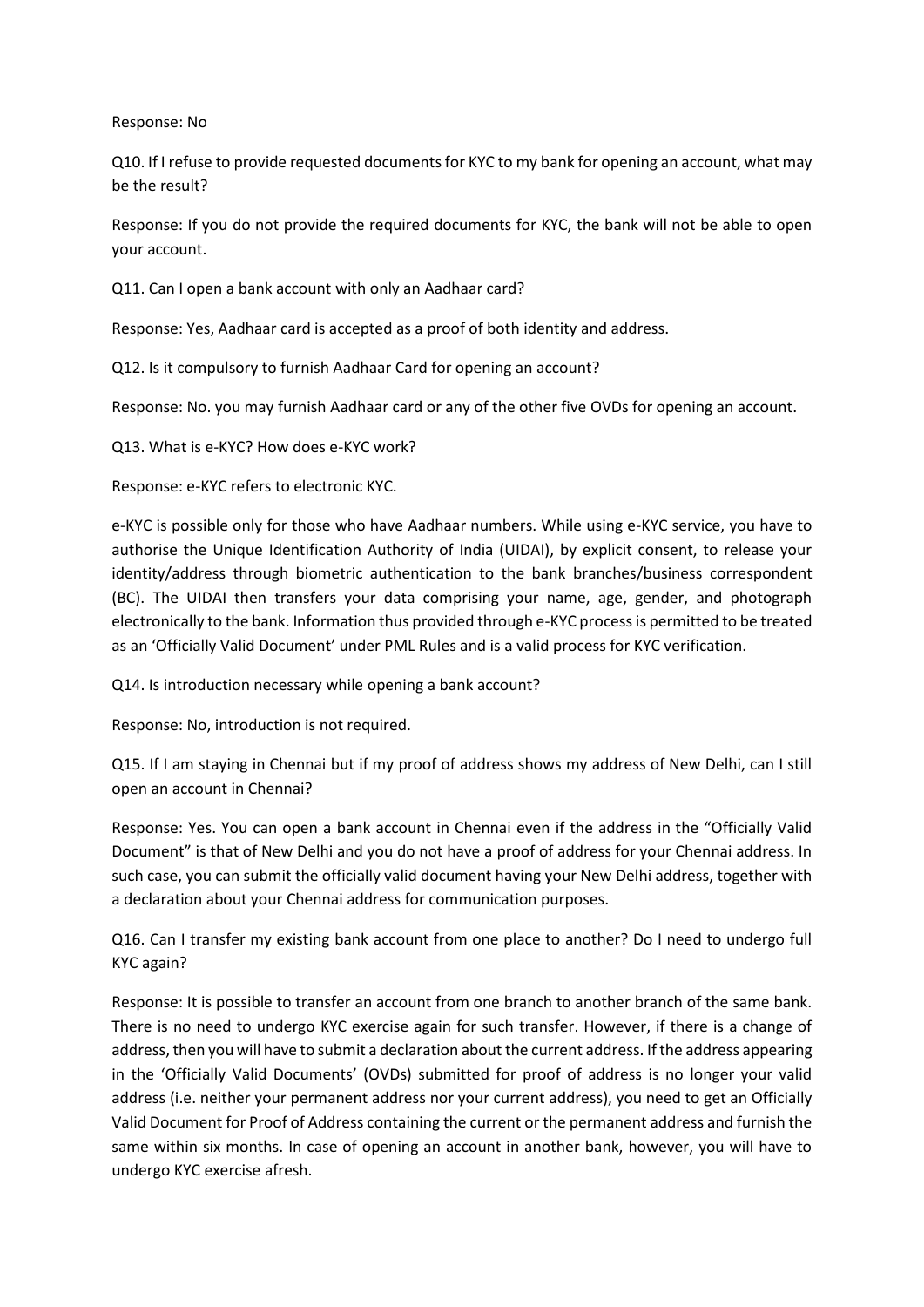Q17. Do I have to furnish KYC documents for each account I open in a bank even though I have furnished the documents of proof of identity and address?

Response: No, if you have opened a KYC compliant account with a bank, other than a 'small account', then for opening another account with the same bank, furnishing of documents is not necessary.

Q18. For which banking transactions do I need to quote my PAN number?

Response: PAN number needs to be quoted for transactions such as account opening, transactions above Rs.50,000 (whether in cash or non-cash), etc. A full list of transactions where PAN number needs to be quoted can be accessed from website of Income Tax Department at the following URL:

http://www.incometaxindia.gov.in/\_layouts/15/dit/pages/viewer.aspx?grp=rule&cname=CMSID&cv al=103120000000007541&searchFilter=&k=114b&IsDlg=0

Q19. Whether KYC is applicable for Credit/Debit cards?

Response: Yes. KYC exercise is necessary for Credit/ Smart Cards and also in respect of add-on/ supplementary cards. Since debit cards are issued only to account holders and accounts are opened only after the KYC procedure is completed, there is no need for separate KYC for issuing debit card.

Q20. I do not have a bank account. But I need to make a remittance. Is KYC applicable to me?

Response: Yes. KYC exercise needs to be done for all those who want to make domestic remittances of Rs. 50,000 and above and all foreign remittances.

Q21. Can I purchase a Demand Draft/Payment Order/Travellers Cheque against cash?

Response: Yes, Demand Draft/Payment Order/Travellers Cheques for below Rs.50,000/- can be purchased against cash and such instruments for Rs. 50000/- and above can be issued only by way of debiting the customer's account or against cheques.

Q22. Do I need to submit KYC documents to the bank while purchasing third party products (like insurance or mutual fund products) from banks?

Response: Yes, all customers who do not have accounts with the bank (known as walk-in customers) have to produce proof of identity and address while purchasing third party products from banks if the transaction is for Rs.50,000 and above. KYC exercise will not be necessary for bank's own customers for purchasing third party products. However, instructions to make payment by debit to customers' accounts or against cheques for remittance of funds/issue of travellers' cheques, sale of gold/silver/platinum and the requirement of quoting PAN number for transactions of Rs.50,000 and above will be applicable to purchase of third party products from bank by its customers as also to walk-in customers.

Q23. My KYC was completed when I opened the account. Why does my bank insist on doing KYC again?

Response: Banks are required to periodically update KYC records. This is a part of their ongoing due diligence on bank accounts. The periodicity of such updation varies from account to account depending on its risk categorisation by the bank. Periodic updation of records also helps prevent frauds in customer accounts.